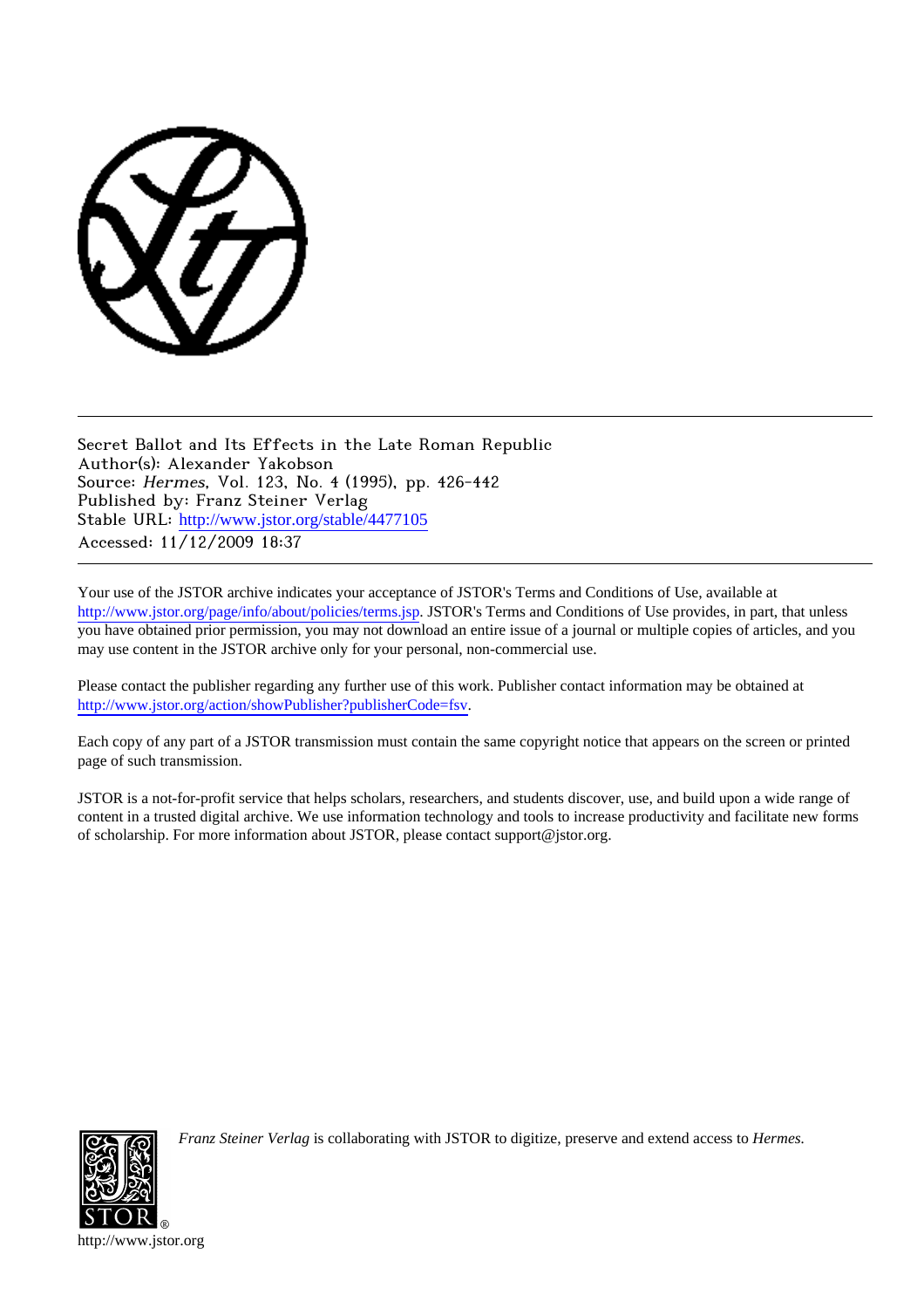## **SECRET BALLOT AND ITS EFFECTS IN THE LATE ROMAN REPUBLIC'**

**A series of ballot laws, passed in the second part of the second century, made the voting secret in all the Roman assemblies, starting with the electoral ones (Lex Gabinia, 139 BC). The ancient sources which refer to the introduction of the ballot are few; they describe it as a radical innovation. Modem scholars have long regarded the change as a democratic one, lessening the control of the upper classes over the electorate, and enhancing the voters' effective freedom of choice2. In recent years, however, mainly in the context of the renewed controversy on the political character of the Republic, this view has been challenged or qualified by several scholars who treat the subject of secret voting in a manner more consistent with the widely shared oligarchic interpretation of the Roman political system3. In this article I shall argue that the traditional view on the ballot laws is correct, and discuss some of the wider political and social repercussions of the introduction of the ballot in the Roman voting assemblies.** 

**1 I** wish to thank Dr. HANNAH COTTON and Prof. WERNER ECK for their helpful comments **and criticisms.** 

**<sup>2</sup>See, e.g., Ch. WIRSZUBSKI, Libertas as a Political Idea at Rome in the Late Republic and the Early Principate, Cambridge 1950, 20; J. A. 0. LARSEN, The judgment of antiquity on democracy, Cl.Ph. 49 ,1954, 10 -11; H. H. SCULLARD, Scipio Aemilianus and Roman politics, J.R.St. 50, 1960, 70 - 71; L. R. TAYLOR, Forerunners of the Gracchi, J.R.St. 52, 1962, 26; T. P. WISEMAN, New Men in the Roman Senate, Oxford 1971, 4; P. A. BRUNT, Social Conflicts in the Roman Republic, London 1971, 65 - 66; C. NICOLET, Le metier de citoyen dans la Rome republicaine, Paris 1976, 361 - 365; F. MILLAR, The political character of the classical Roman Republic, 200- 151 BC, J.R.St. 74, 1984, 18; J. LINDERSKI, Buying the vote: electoral corruption in the late Republic, Ancient World 11, 1988, 91; A. WALLACE-HADRILL, Partonage in Roman society in: A. WALLACE-HADRILL (ed.), Patronage in Ancient Society, London 1989, 70. See also other works cited by N. ROULAND, Pouvoir politique et dependance personelle dans l'antiquite romaine, Brussels 1979, 240 n. 66.** 

**3 E. S. GRUEN, The exercise of power in the Roman Republic, City-States in Classical Antiquity and Medieval Italy, Stuttgart 1991, 257 - 261; W. V. HARRIS, Ancient Literacy,**  Camridge Mass. 1989, 168 – 170; W. V. HARRIS, On defining the political culture of the Roman **Republic, Cl.Ph. 85, 1990, 293; U. HALL, Greeks and Romans and the secret ballot, "Owls to Athens" - Essays On Classical Subjects Presented to Sir Kenneth Dover, Oxford 1990, 194 - 199. The political significance of the ballot laws is belittled - though not denied - by CH. MEIER, Res Publica Amissa, Wiesbaden 1966, 128 - 129.**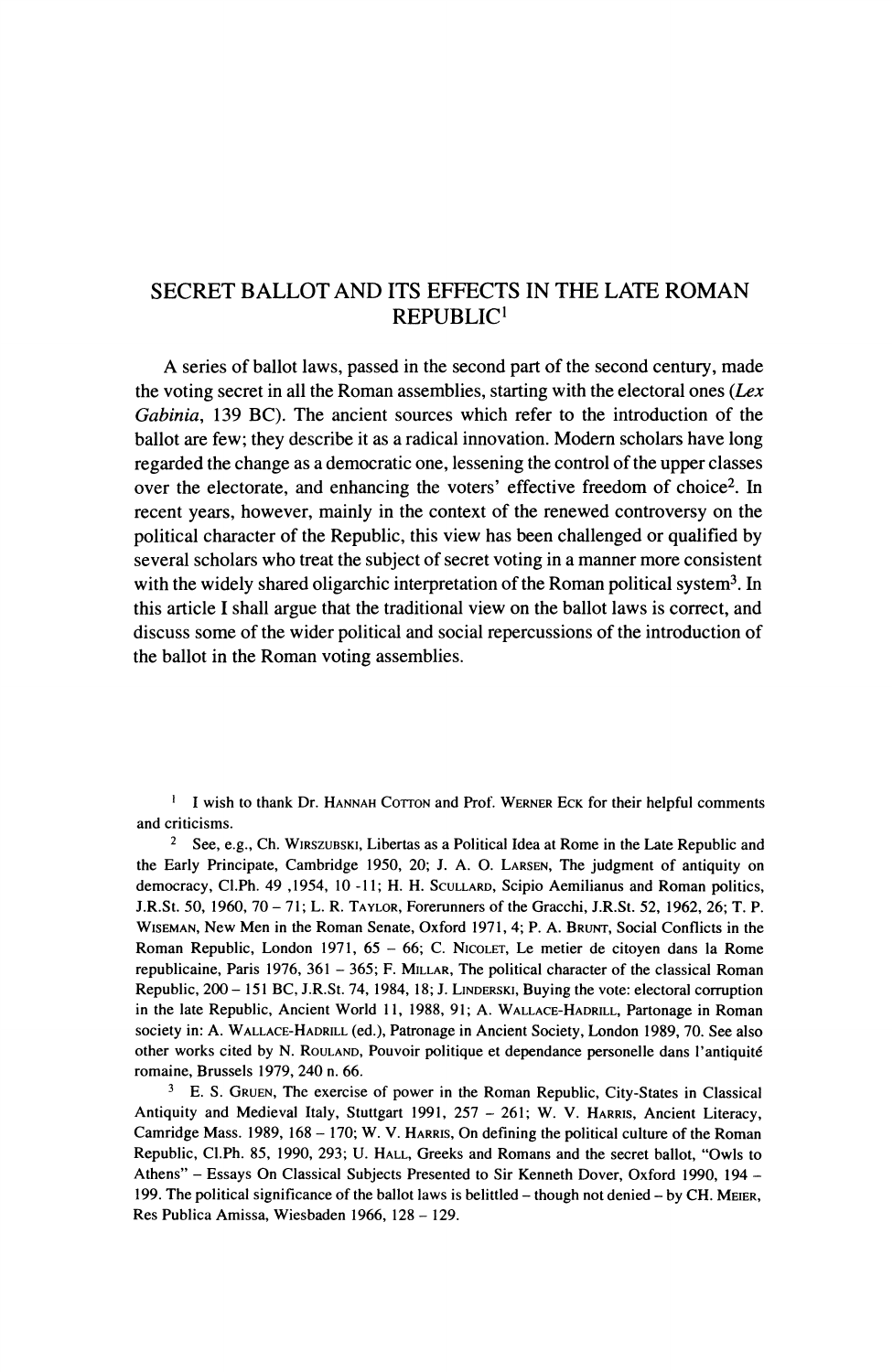**1** 

**The significance of the change can more easily be appreciated when one analyses the former system. U. HALL has rightly stressed the difference between the Roman method of oral and open voting and the system of open voting generally practised in the popular assembly of democratic Athens. Whereas the Athenian demos voted as a whole, by show of hands, the voting in all the Roman assemblies was by groups, and "it is certainly easier to influence and to monitor the vote of individuals segregated in groups, especially where ties of patronage are strong..." Moreover, "the individuals in each group announced their choice orally, one by one, to the teller, or rogator. How individuals voted was therefore a very public affair"; the combination of voting procedures and social realities ensured the upper classes a powerful influence over the voting assemblies4.** 

**Although open threats against Roman voters seem to have been exceptional (only two such cases are mentioned in the sources, and in one of them the threat is said to have offended the patres no less than the people5), the necessity to vote openly, under the watchful eyes of their superiors, could not fail to hamper the voters' freedom of choice. A voter might be reluctant to offend not just his patron (as if often emphasised), but his landlord, or his military commander - actual or prospective. It is perhaps significant that in both of the cases where open threats were used they were directed against soldiers or veterans. In a militaristic society like that of Rome, the hold of the ruling class on the military commands may explain its influence in the voting assemblies perhaps no less than the patronage system6.** 

**The change brought about by the ballot laws must then have been quite significant. Modern scholars have stressed the popular and liberating nature of this legislation, and it has even been described as a manifestation of "a much more genuine popular movement than the Gracchan legislation itself'7. In recent years, however, several objections to this view have been raised.** 

**E. GRUEN and W.V. HARRIS, who question the political significance of the ballot laws, have argued that there is no evidence that these laws were considered by the ruling class as a serious threat to its domination. The laws "gained passage**  with little resistance and remained in force without recorded efforts at repeal";

**4 HALL (n. 3), 193.** 

**<sup>S</sup>Liv. 4.49,1 1; 45.39,20 (cf. Plut. Aem. 31,7). No such threats are mentioned in Dionyssius of Halicarnassus' descriptions of the struggle between the orders.** 

**<sup>6</sup>Cf. Polyb. 6.17,9: the consuls' power is said to be enhanced by the fact that "everyone is reluctant to oppose the projects of the consuls as all are generally and individually under their authority when in the field" (6.17,9). This remark is part of Polybius' description of the balance between the different elements of the mixed constitution, written, as is widely accepted, in midsecond century when the voting was still open.** 

**7 LARSEN (n. 2),10. This may well be an exaggeration.**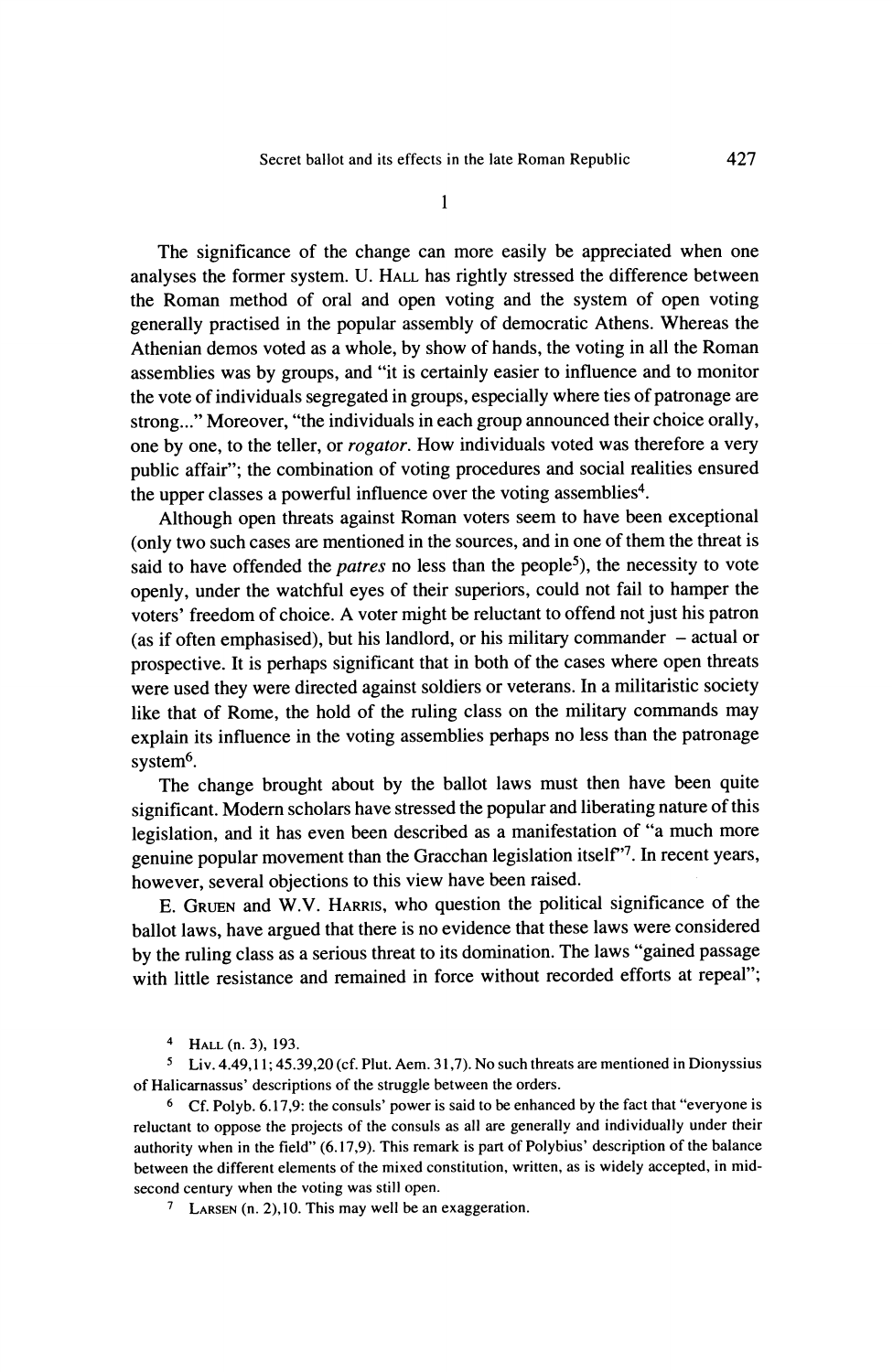**they "gained approbation and acceptance"8; they were "not seen by contemporaries as revolutionary"; there was "little excitement"9 about them. But the period in question is not well-documented enough for us to be able to measure exactly the level of excitement generated by the ballot laws. What evidence we do have, however, clearly indicates that these laws were regarded as a radical popular innovation, and as such were opposed and resented by the defenders of senatorial supremacy.** 

**The debate on the secret ballot in the third book of Cicero's De Legibus (33 - 39) is the most detailed evidence that we have on the subject. Quintus Cicero, who is given here, as well as in the debate on the tribunate in Leg. 3.19-26, the role of the optimate spokesman, bitterly attacks the ballot laws as destructive to the power of the boni. To Marcus' remark that oral voting is desirable but may be politically unattainable (33) Quintus objects that "it is better to be overpowered in defence of a good cause than to surrender to a bad one. Everyone knows that the ballot law has deprived the optimates of all their influence... The people should not have been provided with a hiding-place, where they could conceal a mischievous vote (vitiosum suffragium) by means of the ballot, and keep the boni in ignorance of their real opinions. For these reasons no good citizen (bonus) has ever proposed or supported a measure like yours." (34) Quintus goes on to relate the history of the four ballot laws in a hostile manner, denouncing each of their proposers as demagogues who damaged the republic. He reminds Marcus that their grandfather had strongly opposed the passage of a ballot law in Arpinum and was told by the Roman consul that he should have dedicated his efforts to the whelfare of the republic and not just to that of a small town (36). Marcus is warned that if he adopts the ballot in his laws he will be blamed for it, just as Scipio Aemilianus was blamed for supporting the Cassian law (which introduced the ballot into judicial comitia). Atticus expresses his agreement with Quintus' view: "Certainly, no popular measure (nihil populare) has ever pleased me" (37).** 

**The account of the ballot legislation ascribed to Quintus Cicero is of course retrospective and biased. But in trying to assess the political significance of the ballot laws it is safer, in my view, to rely on the general tenor of this account, and on the vehemence of Quintus' denunciations, rather than on any attempt to reconstruct, from the meagre evidence that we have, the exact circumstances surrounding the adoption of Lex Gabinia or Lex Cassial'. On the passage of the Cassian law (37 BC) virtually all we have is a brief pasage of Cicero: "[ this law] was long opposed by the tribune of the plebs M. Antius Briso with the help of M. Lepidus the consul, and it became a matter of reproach to Publius Africanus that Briso was believed to have withdrawn his opposition to it through the influence of** 

**8 GRUEN (n. 3), 261; 259.** 

**<sup>9</sup> HARRIS, On defining the political culture of the Roman Republic, Cl.Ph. 85, 1990, 293; HARRIS, Ancient Literacy, 1989, 169.** 

**<sup>10</sup> HARRIS, Ancient Literacy, 1989, 169 - 170; GRUEN (n. 3), 258 - 259.**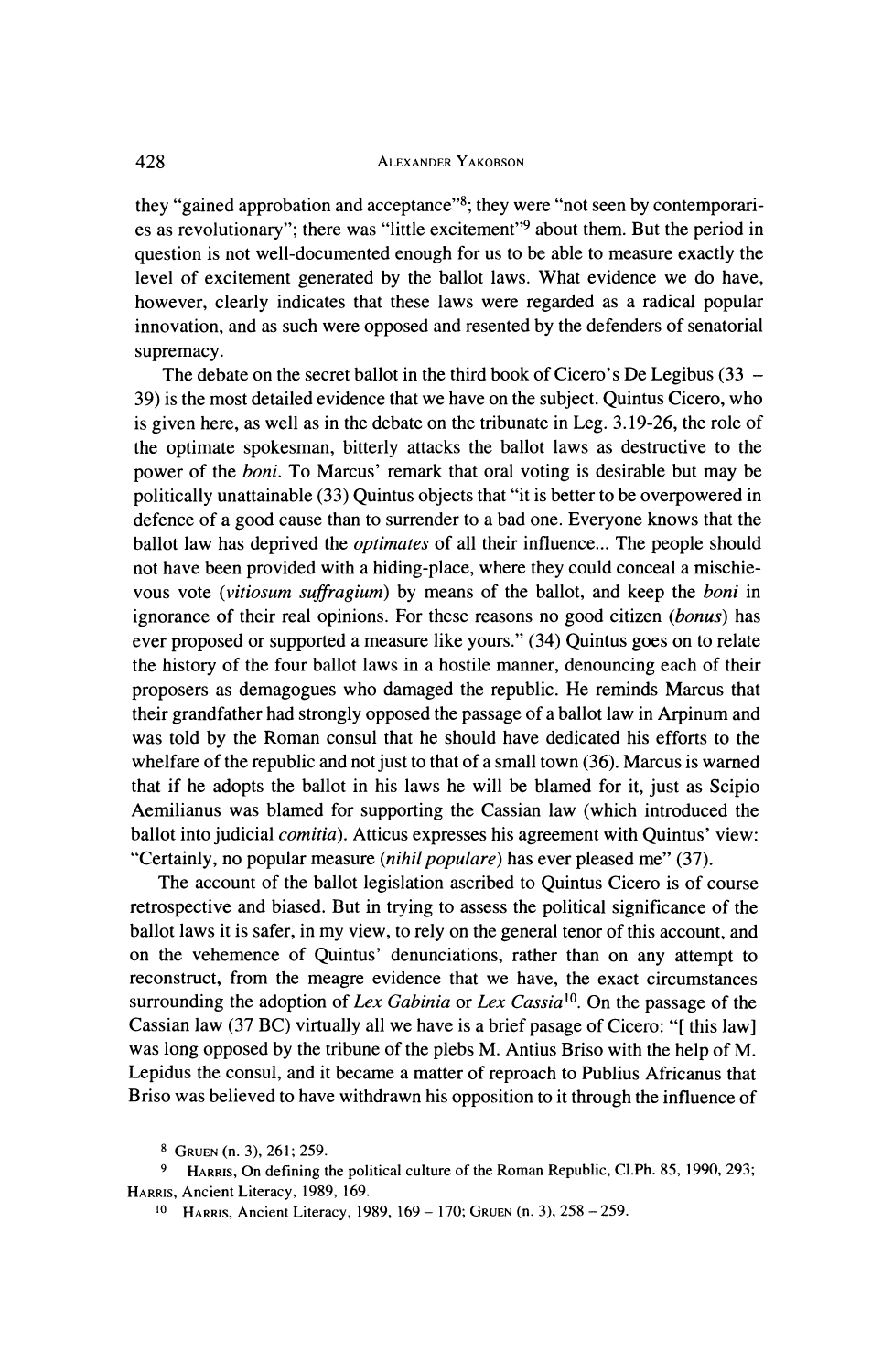**Africanus" (Brut. 97; cf. Leg. 3.37). But the intensity of the political drama that**  lies behind this sentence must remain a matter of conjecture<sup>11</sup>. It may well be true **that Scipio Aemilianus, who gave his support to the measure, "made a point of cultivating his image as popularis but hardly qualifies as a genuine champion of popular interests"12. This does not necessarily prove, however, that the law was not genuinly popular in its tendency. It may be seen as proof that the popular element in the Roman political system was, contrary to what is often assumed, strong enough for even a half-hearted democrat like Scipio to find it occasionally expedient to espouse a radical popular measure. In fact, why else would any serious Roman politician "cultivate his image as popularis"? For the same reason, the fact that the proposer of the law, L. Cassius Longinus Ravilla, went on to become consul in 127 and censor in 125 does not prove that his law had not**  "deeply offended the aristocracy"<sup>13</sup>, unless one assumes - wrongly, in my view **that the elections to higher offices were fully controlled by the ruling class (cf. note 23 below). That no attempt to repeal the ballot laws is recorded is again not necessarily proof that the ruling class did not seriously object to them. One may well join Cicero in doubting whether such a repeal would be politically feasible (Leg. 3.33). Sulla would probably have been the only serious candidate available to take such an action, and one can only guess why he did not do it. He may have felt that he had already taken the sting out the legislative and judicial assemblies by curtailing the powers of the tribunate, and perhaps, as regards trials, by the**  system of senatorial standing courts<sup>14</sup>; the crippling of the tribunate would also **make it less likely that dangerous demagogues would be able to procure election to higher magistracies.** 

**Marcus Cicero's own view, as expressed in this debate, is highly instructive, and demonstrates the great importance which he attached to this question. Whereas in 3.19-26, having allowed Quintus to attack the tribunate, he proceeded to defend this institution quite forcefully as a relative good, he treats the voting by ballot as, at best, a necessary evil. His opinion is "that no method of voting could be better than that of open declaration; but we must consider whether or not this is feasible" (33). Whereas the tribunate is introduced by Cicero into his code exactly in its existing form (19), on the question of the ballot he suggests a compromise** 

- **11 Cf. GRUEN (n. 3), 261 n. 56.**
- **12 GRUEN (n. 3), 258. On Scipio's image as popularis cf. Plut. Aem. 38.**
- **13 HARRIS, Ancient Literacy, 1989, 170.**

**<sup>14</sup>Cf. P. A. BRUNT, Fall of the Roman Republic, Oxford 1988, 423. Ch. MEIER finds Sulla's failure to repeal the ballot laws remarkable, and suggests that the strong optimate opposition to**  the ballot may not have fully developed until the last decades of the Republic  $-$  (n. 3), 129 n. 400. **But if so, the evidence on the fierce senatorial opposition to the adoption of the ballot laws in the second century is hard to explain (as MEIER himself points out). While it might be argued that some of Cicero's accounts of this opposition could have been coloured by contemporary experiences and perceptions, the testimony of Plutarch on the optimate resistance to the Marian Law in 119 is quite specific and can hardly be doubted (infra).**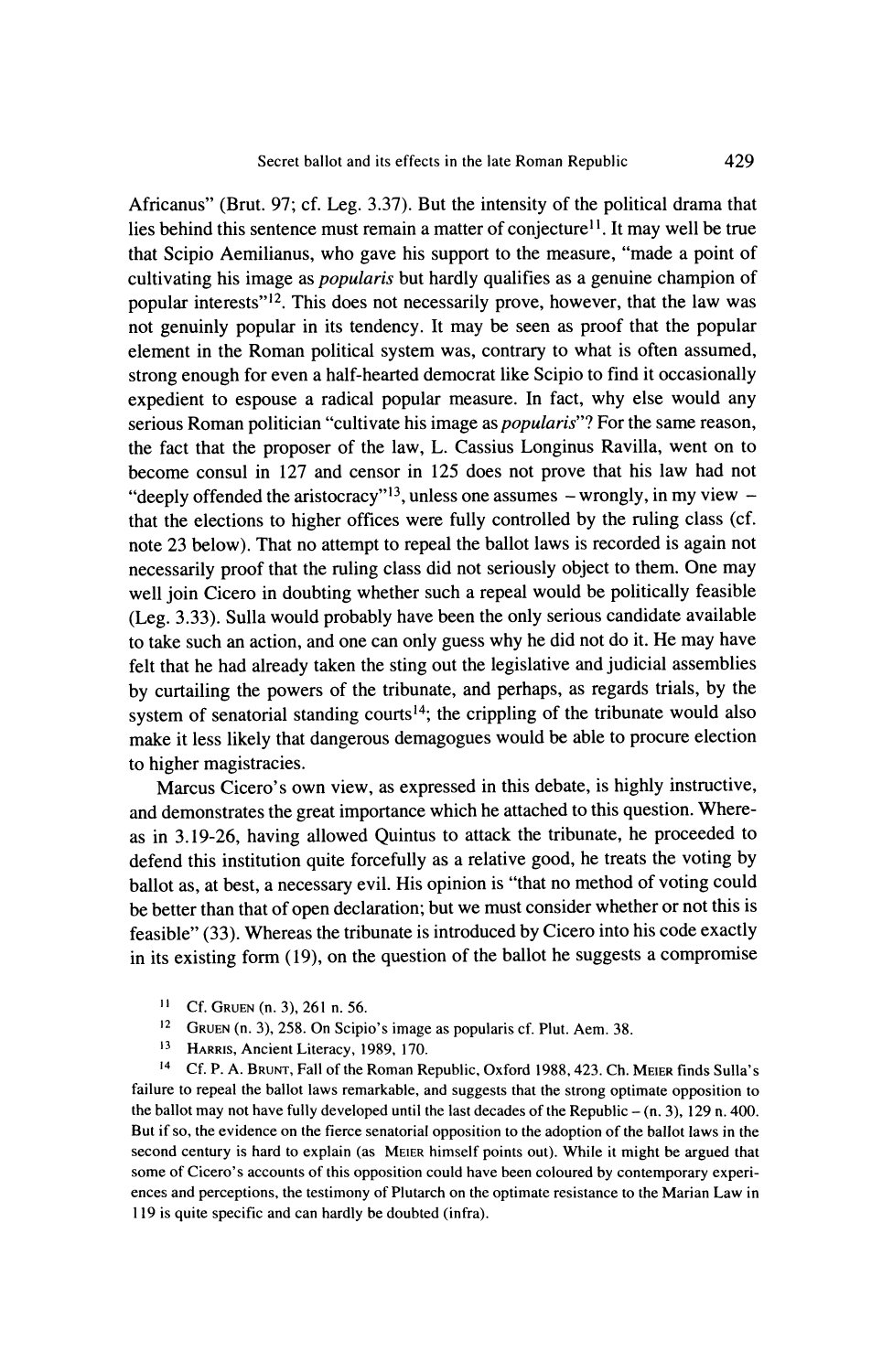**which involves a far-reaching change in the existing legal situation (uncharacteristically for De Legibus; cf. 2.23; 3.12). "The voting shall be open to the optimates,**  free to the plebs (ea [i.e. suffragia] optumatibus nota, plebi libera sunto)" (3.10). **Cicero explains:** 

**"Let the people have their ballot as a safeguard of their liberty (quasi vindicem libertatis), but with the provision that these ballots are to be shown and willingly [voluntarily?] exhibited to any of our best and most eminent citizens ( dum optimo cuique et gravissimo civi ostendatur ultroque offeratur), so that the people may enjoy liberty also in this very privilege of honourably winning the favour of the boni" (39)15** 

**This either means that the ballot has to be shown to "the best citizens" (i.e. no secrecy of all) or that it may be shown to them on request (i.e. optional, rather than compulsory, secrecy)16. The second possibility seems more likely, for if the showing of ballots were to be obligatory, Cicero's suggestion would in fact be no compromise at all, and not even species libertatis (39) would be preserved. In this case, however, optional secrecy would hardly protect the voter, since Cicero's proposal includes the repeal of the laws which forbade one to accost a voter and question him as to his vote (38). Refusing to show one's ballot "optimo cuique" under such circumstances would not be easy, and might in fact constitute a tacit "admission of guilt"17. The fact that Cicero proposes to leave the powers of the tribunes intact, but severely restricts the secrecy of the voting, does not necessarily prove that secret voting was, in his opinion, of graver democratic significance than the tribunate: the tribunate was of course much more rooted in the system and would have been more difficult to tamper with. But it seems highly significant that in the case of the secret voting Cicero overcomes his reluctance, displayed throughout the De Legibus, to interfere with the constitutional status quo, even when it is favourable to the populares. He certainly does not appear to have thought that the ballot laws were politically harmless and insignificant.** 

**Other evidence points in the same direction. In Cicero's De Amicitia (dramatic date 129 BC) Laelius deprecates the strengthening of the popular tendency in Roman politics, denouncing the tribunate of Tiberius Gracchus and expressing concern over the expected tribunate of his younger brother. He proceeds to attack the ballot laws: "You see how much mischief has been caused already in the matter of the ballot, first by the Gabinian Law, and two years later by the Cassian** 

**<sup>15</sup>For a detailed discussion on this subject see C. NICOLET, Ciceron, Platon et le Vote Secret, Historia 19, 1970, 39 - 66.** 

**<sup>16</sup>Cf. NICOLET (n. 15), 42 (accepting both possibilities). The word ultro seems to point in the direction of optional secrecy.** 

**<sup>17</sup>Similarly, when the secret ballot was introduced in Britain in 1872, its Conservative opponents suggested, by way of compromise, giving every voter an option between secret and open voting. This was flatly rejected by the Liberal government, for which "the whole value of**  the Bill lay in the complete suppression of evidence as to how a voter had cast his vote." $-$  C. **O'LEARY, The Elimination of Corrupt Practices in British Elections, Oxford 1962, 84.**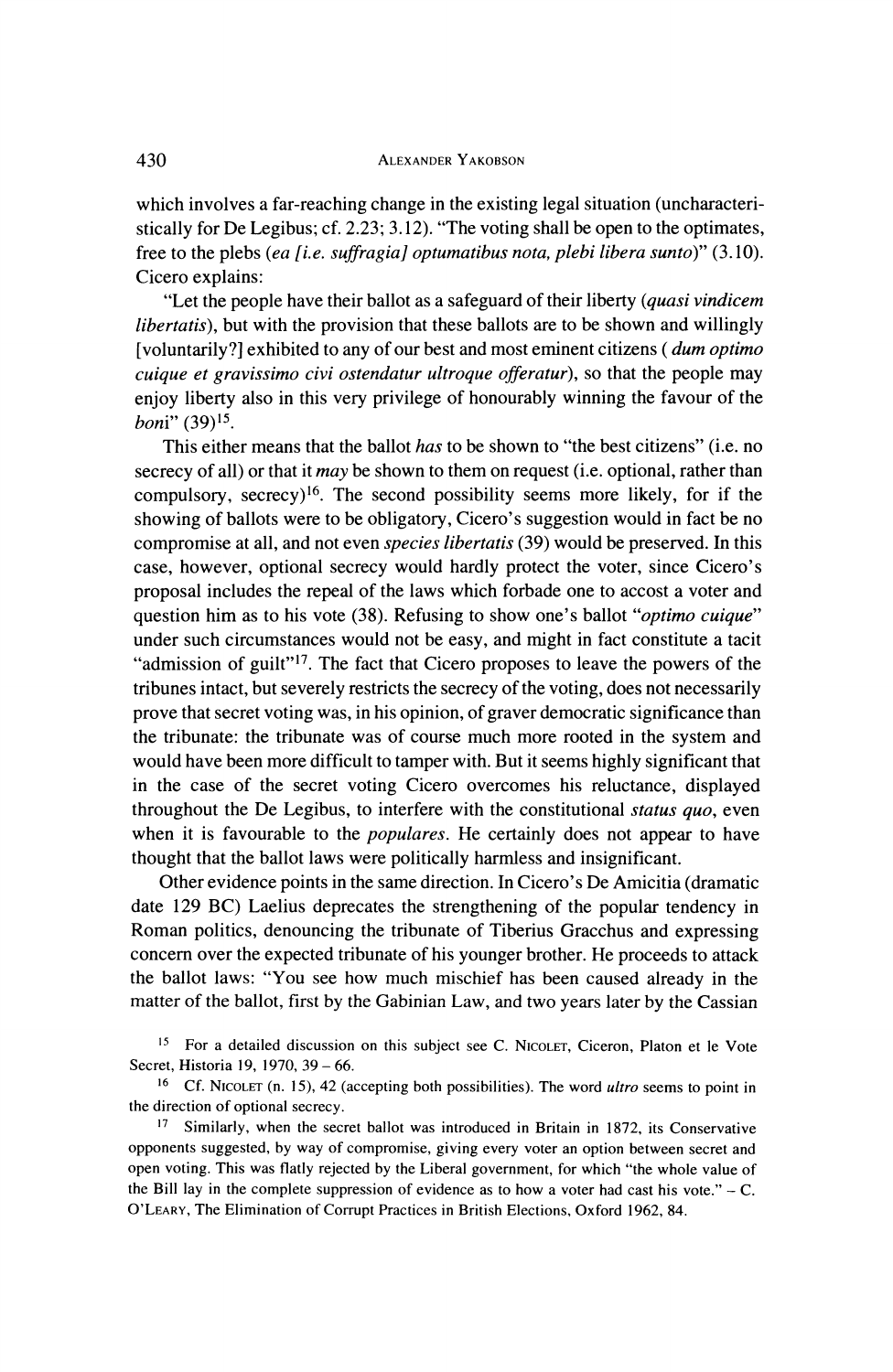**Law. I seem now to see the people estranged from the Senate, and the weightiest affairs of state determined by the caprice of the mob (multitudinis arbitrio)" (42).** 

**Gaius Marius carried, during his tribunate in 119, a law designed to protect the effective secrecy of the voting by narrowing the pontes which the voters had to cross on their way to the ballot-box (the cista), "presumably so that they could only be crossed in single file, with no room for the primores viri to stand there and exert moral influence before the voters dropped their ballots in the urn."18 The law, according to Plutarch, tended to diminish the influence of the nobility; it was strongly resisted by the senate, which only gave way after Marius' threat to arrest the consul Cotta who was leading the opposition.** 

**In his speech Pro Sestio, Cicero refers to past contentions between the people and the optimates. He gives three examples of controversial popular legislation. The Cassian law on secret voting in judicial assemblies is the first of those examples (while the agrarian law of Tiberius and the corn law of Gaius Gracchus are the second and the third): "A ballot law was proposed by Lucius Cassius. The people thought that their liberty was at stake. The leaders of the State held a different opinion; in a matter that concerned the safety of the optimates, they dreaded the impetuosity of the masses and the licence afforded by the ballot" (l03)19.** 

**The struggles over the ballot laws would be recalled by Pliny the younger: "You remember, no doubt, having often read what commotions were occasioned by the ballot law (lex tabellaria), and how much the author of it was both approved and condemned" (Epist. 3.20,1). That this testimony "lacks specific reference"20 does not in any way diminish its importance. On the contrary: although the context of this sentence (the introduction of the vote by ballot into the elections held in the senate) may be thought to indicate that Pliny has in mind specifically the Lex Gabinia, it is quite probable that he speaks of ballot legislation in general2l. The passage shows that in Pliny's time it was a matter of common knowledge that the issue of secret ballot was one of the great political controversies of the late Republic.** 

**U. HALL accepts that the ballot laws would eventually come to be regarded by men like Cicero as a "triumph of democratic pressure", which accounts for the way the subject is treated in De Legibus. But she argues that the first of those laws, the Lex Gabinia dealing with elections, was meant primarily to protect the** 

**18 WISEMAN (n. 2), 5. See Plut. Mar. 4,2-4; Cic. Leg. 3.38.** 

**19 Cf. Cic. Leg.Agr. 2.2,4: tabellam vindicem tacitae libertatis. Cicero speaks before the people in a contio and is posing as a consul popularis (ibid. 2.6). On secret ballot and libertas see also Cic. Sest.103; Planc.16; Schol.Bob.135 Stang; cf. WIRSZUBSKI (n. 2), 50. The ballot is sometimes associated with the goddess Libertas on the coins that celebrate its institution, issued by two of the families associated with the ballot legislation - see on this L. R. TAYLOR, Roman Voting Assemblies, Ann Arbor 1966, 35 - 40; 126 - 127.** 

- **20 GRUEN (n. 3), 261 n. 56.**
- **21 The singular tabellaria lex is used in this general sense in Leg. 3.34.**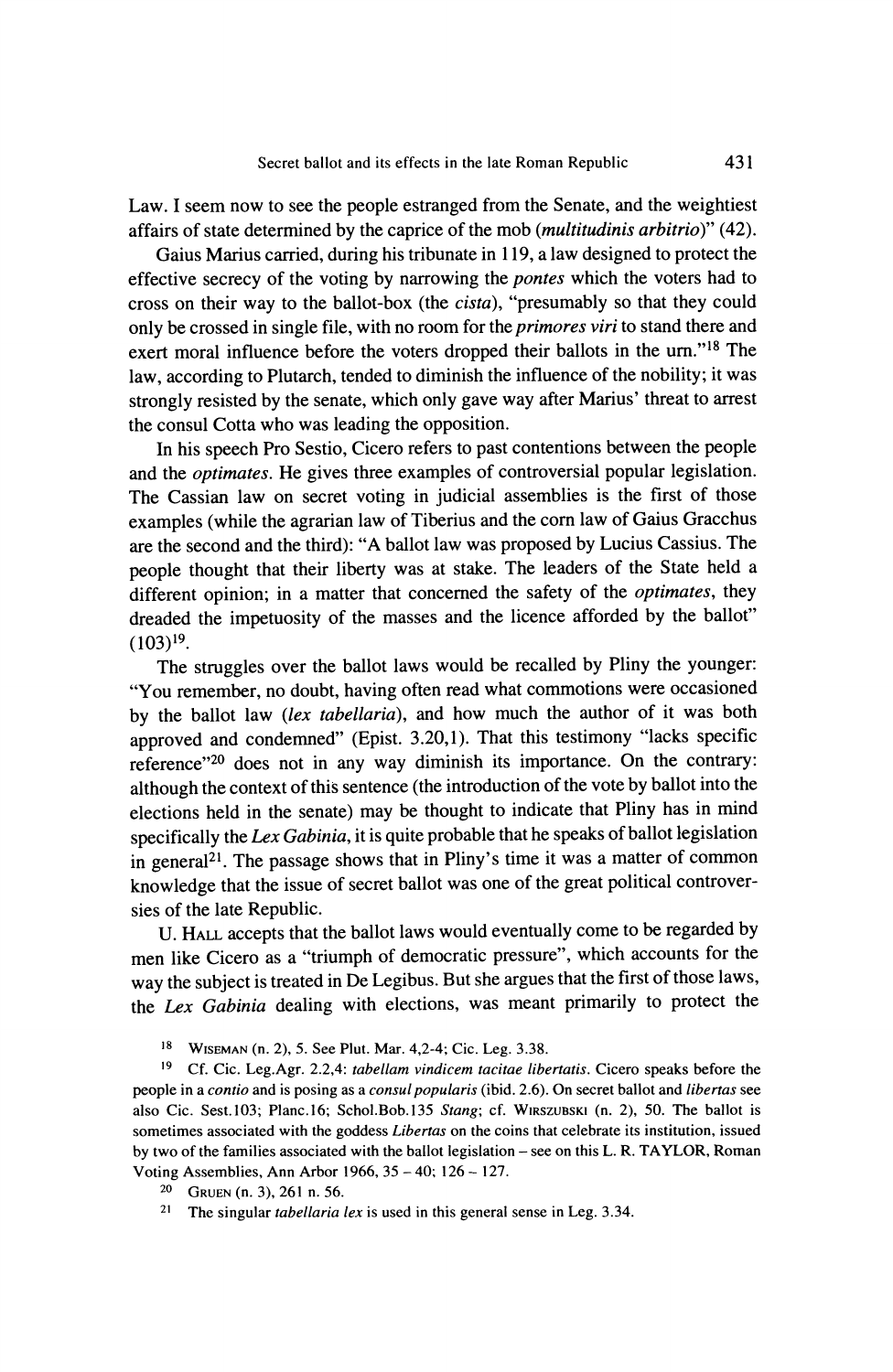**electorate in the centuriate assembly - "the equitum centuriae and at most the two top classes" and must therefore have been inspired not by "theoretical idealism" and a wish to assert the principle of popular sovereignty, but by the "interests of a limited section of the Roman society, the relatively well-off."22 Whether political actions can be so neatly classified as either inspired by "theoretical idealism" or meant to serve the practical needs of this or that section of society is, it seems to me, rather a moot point. But there is no reason to suppose that the sections of society whose interests the Lex Gabinia served were so limited. The law applied to tribal as well as to centuriate elections, and the electorate of the centuriate assembly itself was, as I have argued elsewhere, wider than U. HALL assumes**   $here<sup>23</sup>$ .

**HARRIS holds that since literacy in Rome was confined to a small percentage of the population, the initiators of the ballot laws must have "[known] that voting would be restricted to a prosperous and literate minority"; the ballot laws could not then have intended to establish anything like a democracy, "notwithstanding Cicero's later huffing and puffing against written ballots in general"24. HARRIS' thesis on the level of literacy in Rome, which cannot be discussed here at any**  length, is itself controversial<sup>25</sup> and does not necessarily outweigh Cicero's "huf**fing and puffing" as well as the testimony of other sources which describe the ballot laws as an example of radical popular legislation. Nor can the popular character of the late-republican tribal assembly be doubted, whatever view one adopts as regards the centuriate assembly. Moreover, as HARRIS himself points out,**  the level of literacy that a voter would be required to possess was very modest<sup>26</sup>. In **elections it was enough for a voter to write the initials of the preferred candidate or candidates on the voting-tablet (Cic. Dom. 1 12); in legislative and judicial votes, official ballots were distributed, with every choice represented by one letter27. The two debates - on the level of literacy in Rome and on the extent of popular participation in the Roman assemblies - are best allowed to go their separate ways.** 

**It has been suggested that the ballot laws did not fully ensure the effective secrecy of the voting; the nobles found ways to circumvent the legislation and thus** 

**22 HALL (n. 3), 194 - 197. Cf. MEIER (n. 3), 129.** 

**<sup>23</sup>A. YAKOBSON, Petitio et Largitio: popular participation in the centuriate assembly of the late Republic, J.R.St. 82, 1992, 32 - 52. It is of course true that each ballot law had its own particular background, and speaking of "the ballot legislation" in general is inevitably schematic; cf. J. BLEICKEN, Staatliche Ordung und Freiheit in der romischen Republik, Kallmunz 1972, 38ff. 24 HARRIS, Ancient Literacy, 1989, 169.** 

**<sup>25</sup>SeeM. BEARD [et al.], Literacy in the Roman World, Ann Arbor 1991. E. E. BEST regards the ballot laws as a proof that literacy was widespread in Roman society - Literacy and Roman voting, Historia 23, 1974, 428 - 438.** 

**<sup>26</sup>See HARRIS, Ancient Literacy, 1989, 168 - 169.** 

**27 Cf. Cic. Att. 1.14,5.**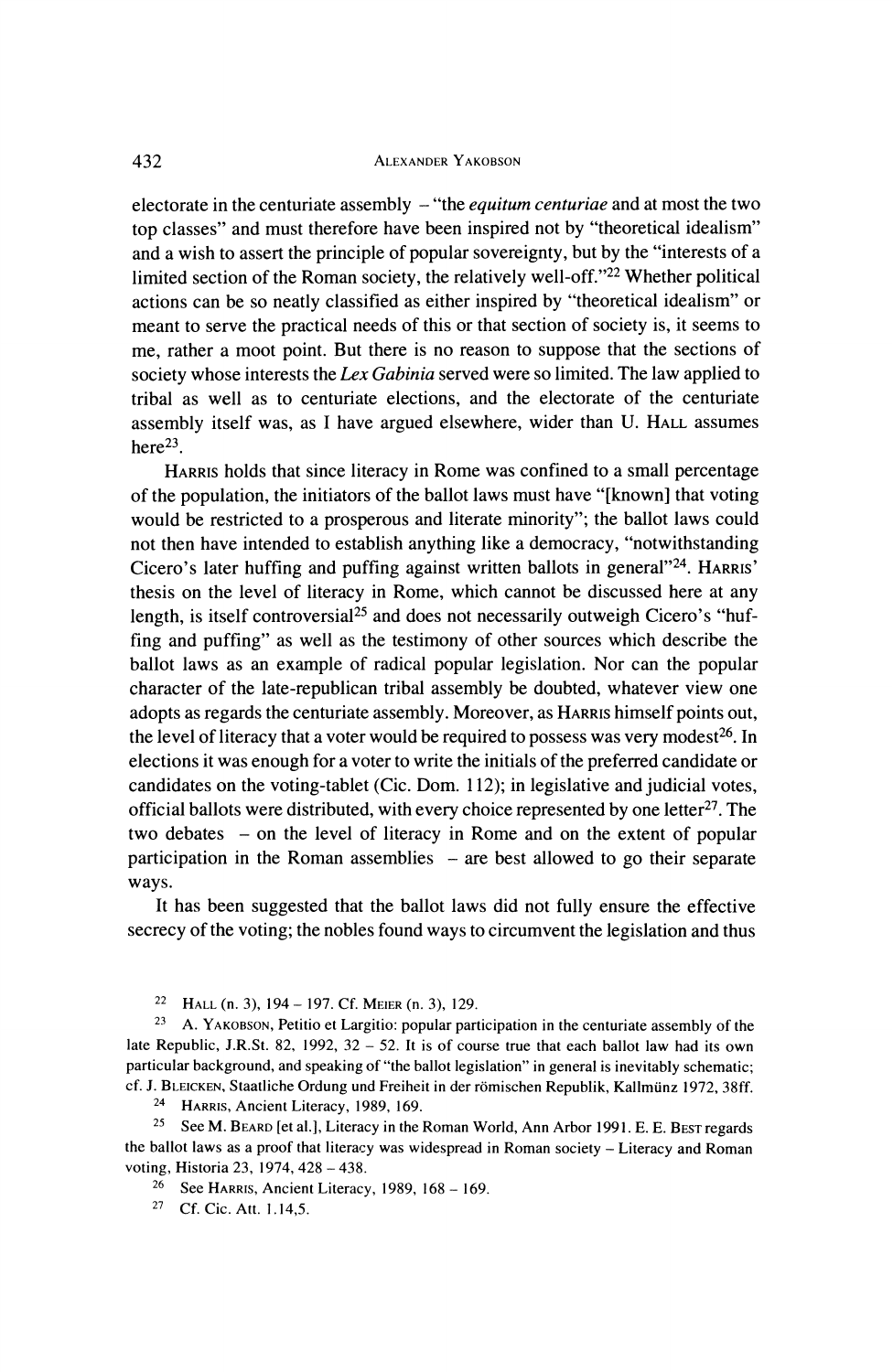protect their ascendancy<sup>28</sup>. Gruen suggests that Cicero's testimony in De Legibus **3.38 gives support to this theory. Cicero proposes, as part of his "compromise solution" to the question of secet voting, to abolish "all the laws, passed thereafter [i. e. after the ballot laws themselves], which ensure the secrecy of the ballot in every possible way, providing that no one shall look at a ballot, and that no one shall question or accost the voters. The Marian Law even made the passages (pontes) narrow." This passage, according to Gruen, "clearly implies that efforts were made to dilute the effectiveness of the secret ballot by exerting pressure at the ballot box. Hence Cicero's proposal intended only to restore in legitimate form that prior practice."29 Certainly, this passage implies that such efforts had been made prior to the adoption of the additional measures designed to ensure the effectiveness of the secret ballot; but it also implies that those additional measures were quite effective, which is obviously why Cicero proposes to repeal them, and why the Marian Law met with such vigorous resistance in the senate. After the adoption of the Marian Law we do not hear of attempts to violate the secrecy of the voting. Admittedly, neither do we hear of the abuses in this field which must have led to the adoption of the additional legislation mentioned by Cicero; nor indeed is the adoption of those laws (except for the Lex Maria) described in the sources available to us. Arguing from silence is always unsafe, given the paucity of our sources. But this silence may be of some significance when it is maintained**  by the sources dealing with the last decades of the Republic – a relatively well**documented period, for which various malpractices connected with elections are amply attested. The ballots themselves could be tampered with (Cic. Att. 1.14,5), but no attempt to discover how a man was about to vote or had voted is reported. This does not of course mean that no such case ever occurred, but it seems unlikely that there was any widespread and systematic interference with the secrecy of the voting.** 

**2** 

**An individuals's vote was thus effectively secret and free; moreover, the nature of the Roman voting units seems to have been conducive to ensuring what**  may be defined as the "collective secrecy" of the voting  $-$  in some ways more so **than are the voting arrangements in a modem state which practises contested elections. The modem system of polling stations spread in great numbers throughout the territory of a country enables people to vote near their place of residence and facilitates massive participation in the voting. But, since the results of the vote in each polling station are known and published, it can often be possible to know how a particular neighbourhood or a particular village has voted. While the** 

- **<sup>28</sup>Thus ROULAND (n. 3), 312-317.**
- **29 GRUEN (n. 3), 260.**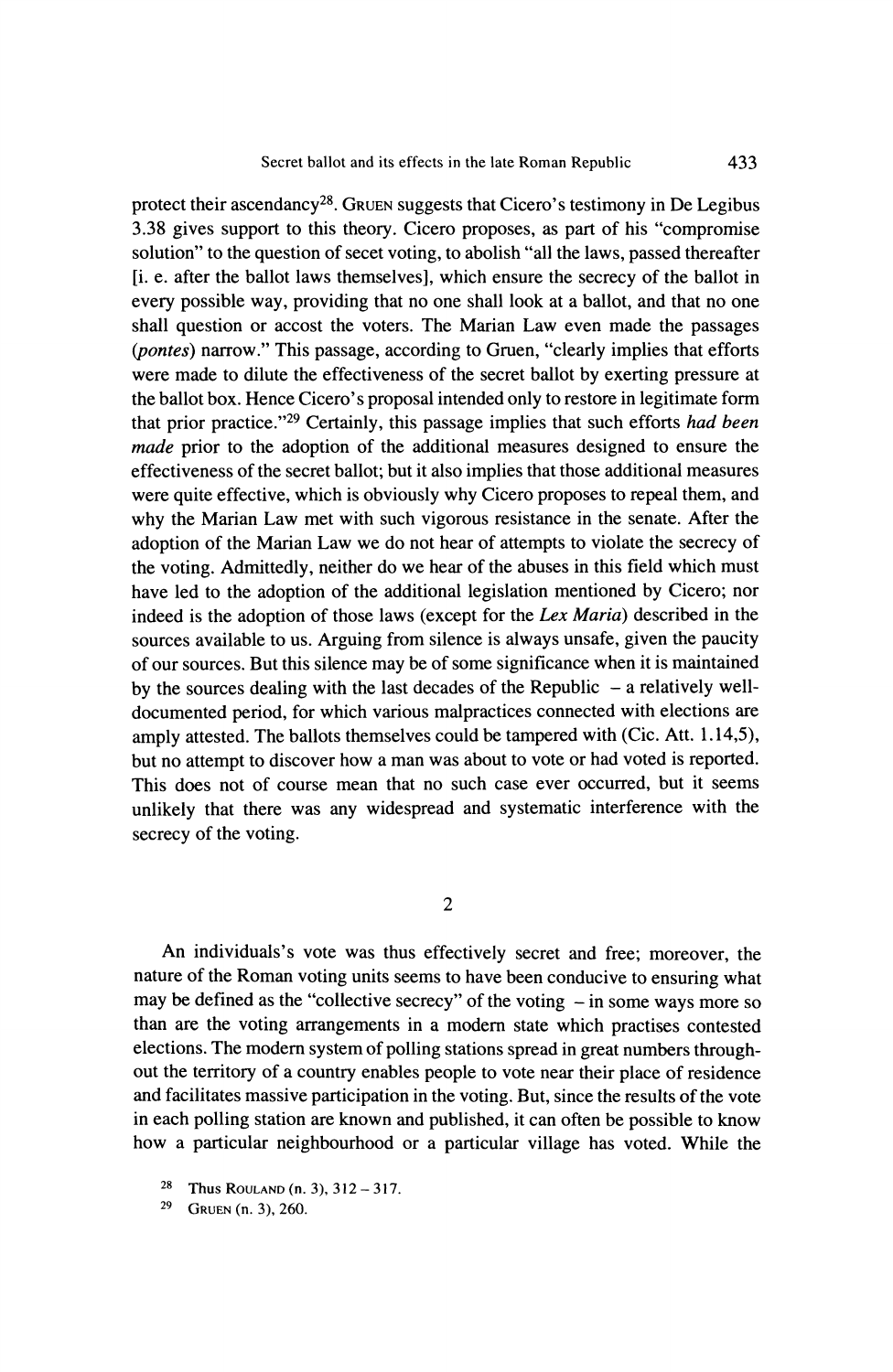**secrecy of each citizen's vote is protected, small communities can be exposed to considerable pressure, with the result that individual voters may feel that their**  freedom of choice is hampered<sup>30</sup>. This pressure need not be overt and illegal, or **even consciously applied by anyone. It may exist only in the minds of some cautious voters; nevertheless, it can be quite heavy and effective. Moreover, modern candidates represent political parties. In some countries with a dominant ruling party voters may be reluctant to vote against a candidate which represents it, even if they have nothing to fear from the candidate himself (unless they can confidently expect that the ruling party itself is about to be voted out of office). A modern government can certainly find ways to reward or penalise (at least indirectly, by withholding benefits) not just small communities, but whole districts or provinces, for their behaviour at the polls31.** 

**In Rome, on the other hand, the results of a vote would only be known according to the voting units of the various assemblies. These units were relatively few in number and each of them comprised a relatively large section of the electorate. We do not know "how many Romans voted"32 in any assembly or in any particular voting unit, but assuming that MCMULLEN's pessimistic theory is correct, even small groups of voters are less easily intimidated if they represent large sections of the electorate: it would not be easy, even for a powerful noble, to penalize a considerable part of the Roman people. No single noble, however powerful, nor yet a clique or a faction of nobles, competing with other cliques and factions, possessed in the Roman state a power equivalent to the power of a modem government or a modem ruling party.** 

**Moreover, the voting units were heterogeneous in their composition, and this fact, even more than their size, reduced the possibilities for pressure and intimidation. Of the 35 tribes comprising the tribal assembly the four urban tribes were the** 

<sup>30</sup> Cf. A. REEVE and A. WARE, Electoral Systems – a Comparative and Theoretical Intro**duction, London 1992, 56; S. ROKKAN, Citizens, Elections, Parties, Oslo 1970, 173; J. CHUBB, The social bases of an urban political machine: the Christian Democratic Party in Palermo, in S. N. EISENSTADT and R. LEMARCHAND (eds.), Political Clientelism, Patronage and Development, Beverly Hills 1981, 80.** 

**<sup>31</sup>See, e.g., R. L. HARDGRAVE, India: Government and Politics in a Developing Nation, New York 1970, 185 - 186; R. H. McDONALD and J. M. RUHL, Party Politics and Elections in Latin America, Boulder 1989, 14. Cf. J.-F. MEDARD, Political clientelism in France: the centerperiphery nexus reexamined, in EISENSTADT and LEMARCHAND (n. 30), 152 - 156 on the systmatic manipulation of state power and resources in order to insure the republican electoral conquest of pro-monarchist consituencies in the Third Republic.** 

**<sup>32</sup>The title of R. MCMULLEN's article in Athenaeum 58, 1980, 454 - 457. Cicero indicates that, in a legislative assembly, only a few voters might sometimes represent a tribe - Sest. 105. This does not, in all probability, apply to elections, "as the candidates would take good care to have as many supporters as possible" - WISEMAN (n. 2), 128 n. 2. BRUNT (n. 14), 25 holds that Cicero's remark applies only to cases when "legislation was a formality". It is natural to assume that assemblies dealing with controversial issues - or important elections - would be relatively better attended.**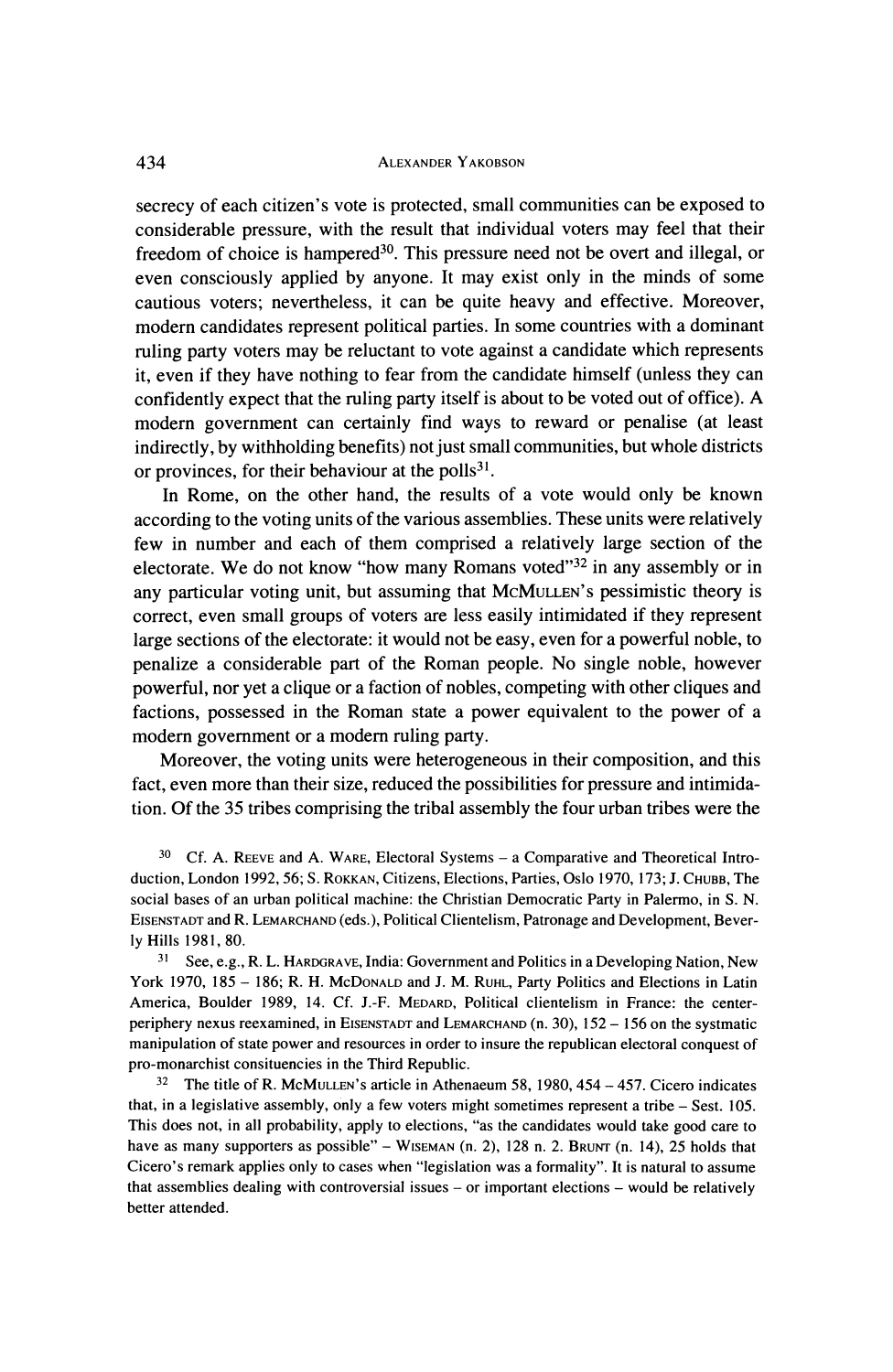**largest voting units in Rome: huge numbers of voters must have been registered in each of them, and for city residents it would be easier to come and take part in the voting. Geographically, each urban tribe must have covered a large part of the city. The 31 rural tribes included, in the late Republic, voters from several regions of Italy (without geographical continuity), some of them quite large, as well as city residents33. When the result of a Roman tribe's vote on any question was announced, there was no telling how a particular neighbourhood in the city or a particular community in Italy had voted. The same applied to the centuriate assembly, at least as regards the first property-class, whose centuries were undoubtedly coordinated with tribes (each tribe being represented by one century of iuniores and one century of seniores). It is likely, in my view, that the lower classes were also coordinated with tribes34, with the similar result that the vote of a century could not be "pinned down" to a particular small community. In any case, it is clear that the centuries of the lower classes were larger than those of the first class, and this, while reducing the value of each vote cast in them, protected the voters' anonymity. The smallest voting units in Rome must have been the centuries of knights, and these were the least likely to be susceptible to intimidation.** 

**Futhermore, the Roman ban on re-election allowed the voter greater psychological freedom of choice between the different competing candidates. In modern political systems it is well known that an incumbent enjoys a considerable advantage over a challenger35. This does not necessarily have anything to do with intimidation of any kind. Voters may tend to vote for an incumbent out of conservatism, fear of change, or respect for authority (especially in case of high office-holders), and of course political power provides great opportunities for publicity and self-advertisement. In the United States, for instance, a president** 

**33 The majority of rural tribes had had divided districts already before the Social War; thereafter, only three of the thirty-one tribes were continuous areas, and some of the others comprised five or six separated territorial units. See L. R. TAYLOR, The Voting Districts of the Roman Republic, Rome 1960, ch. 8.** 

**34 If the centuries of the lower classes were not coordinated with tribes, according to what criterion would a person be "alloted" to a particular century within his class? If the territorial principle was not used, then it would be even more difficult to trace the vote of a century to a particular community than that of a tribe. It seems more natural to assume that the territorial principle was used; but why would the censors invent a separate territorial division of the city and of Italy for this purpose rather than adopting the division provided by the system of tribes? Considerations of administrative convenience militate in favour of the view that the lower classes were coordinated with tribes - perhaps no less than any other argument. The question, however,**  is not settled; cf. L. G. GRIEVE, The reform of the comitia centuriata, Historia 34, 1985, 278 - 309, **with a list of references in n. 1.** 

**35 See, e.g., J. HICKMAN, The effect of open seats on challenger strength in Japanese lower house elections, Legislative Studies Quarterly 17,1992, 573 - 584; M. KRASHINSKY and W. J. MILNE, The effects of incumbency in U.S. Congressional elections, Legislative Studies Quarterly 18, 1993, 321 -343.**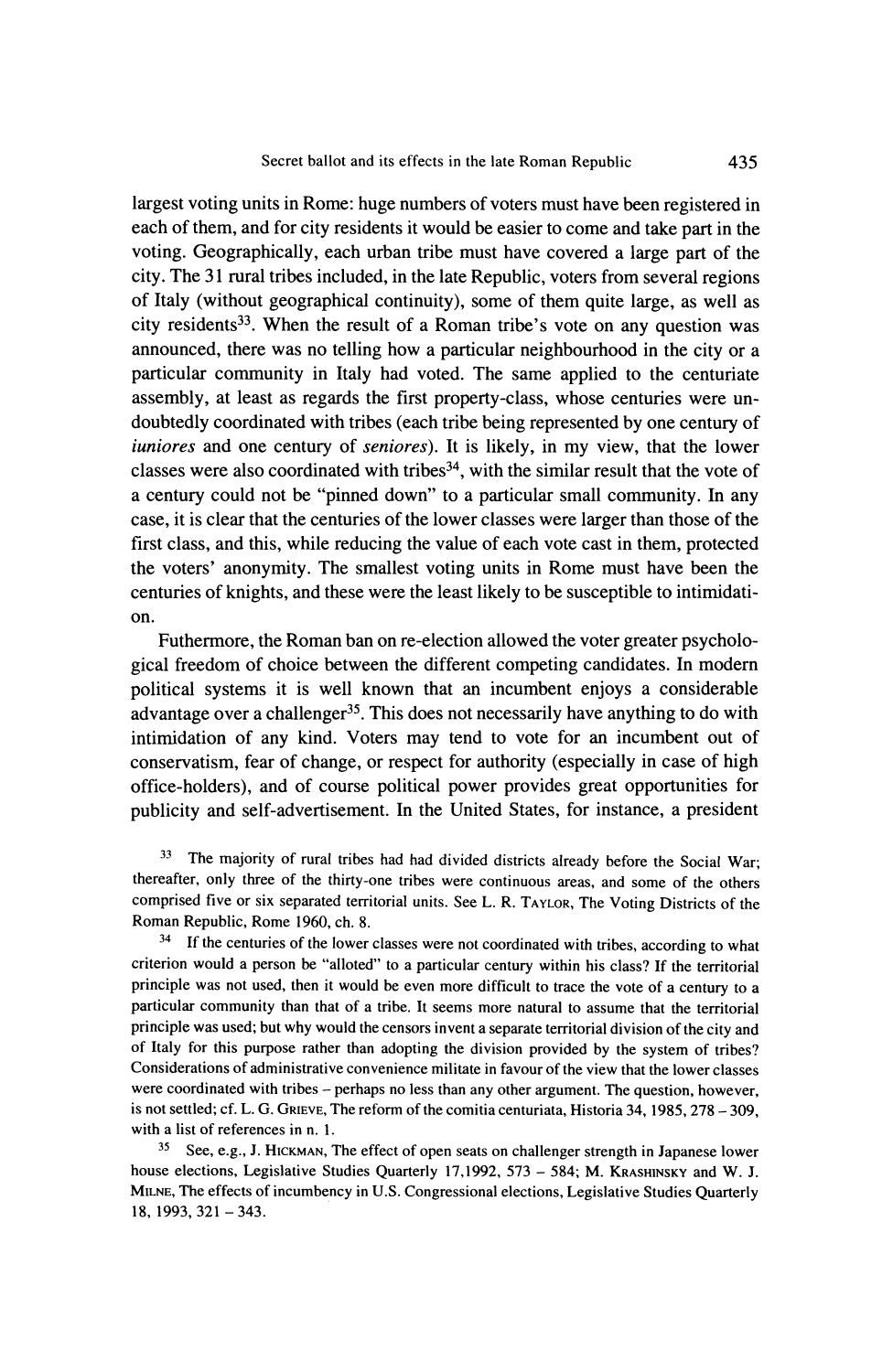**seeking re-election is far more likely to succeed than to fail (despite recent examples to the contrary). In Rome, on the other hand, the different members of the elite competing for office were on an equal footing in this respect: none of them could claim the office by prescription. The psychological impact of this on the voters' effective freedom of choice can only be conjectured, but it may well have been considerable. No one, for example, will doubt that the Athenian demos was in general much more socially independent and politically powerful than the Roman plebs. Nevertheless, it seems to me quite likely that a Roman voter choosing, by secret ballot, between different upper-class candidates, felt freer to make his choice than a citizen of democratic Athens who had to decide, by open**  voting, whether or not to re-elect Pericles as *strategos*<sup>36</sup>.

**The Roman voter in the late Republic could thus feel secure to exercise his suffrage freely, without fear of offending his social superiors or the powers that be. This atmosphere of free voting shielded by secrecy is reflected in a passage in Cicero's De Officiis. Writing after, and clearly under the impression of, the experience of Caesar's dictatorship, Cicero says that in a free state, hostile public opinion can find ways to assert itself even against one who has come to possess autocratic power: "For let the laws be never so much overborne by some one individual's power, let the spirit of freedom be never so intimidated, still sooner or later they assert themselves either through unvoiced public sentiment, or through secret ballot disposing of some office of state" (2.24). In fact we hear of one such case, and Cicero may well have had it in mind. According to Suetonius, the deposition by Caesar of the two tribunes of the plebs who had removed the diadem from his statue was so unpopular that at the next consular elections a great many votes were cast in their favour (Jul. 80). The voters snubbed the dictator by inscribing the deposed tribunes' names - or initials - on the ballots. The voting was free.** 

**3** 

**What difference did this freedom actually make? It is reasonable to suppose that it further enhanced the independent and popular character of the legislative tribal assembly (or concilium plebis), though this assembly had been independent enough to carry, even under open voting, various popular measures including the agrarian law of Tiberius Gracchus (and, indeed, the first three ballot laws). This assembly was certainly a source of constant danger to optimate domination during the late Republic, and when Quintus Cicero speaks of the ballot allowing the** 

**<sup>36</sup>On the other hand it is true that a Roman voter would feel less free to make his choice if one of the candidates was his patron. But the view that Roman elections were largely dominated by the patronage system is no longer tenable - see BRUNT (n. 14), ch.8: "Clientela", esp. 424 - 431.**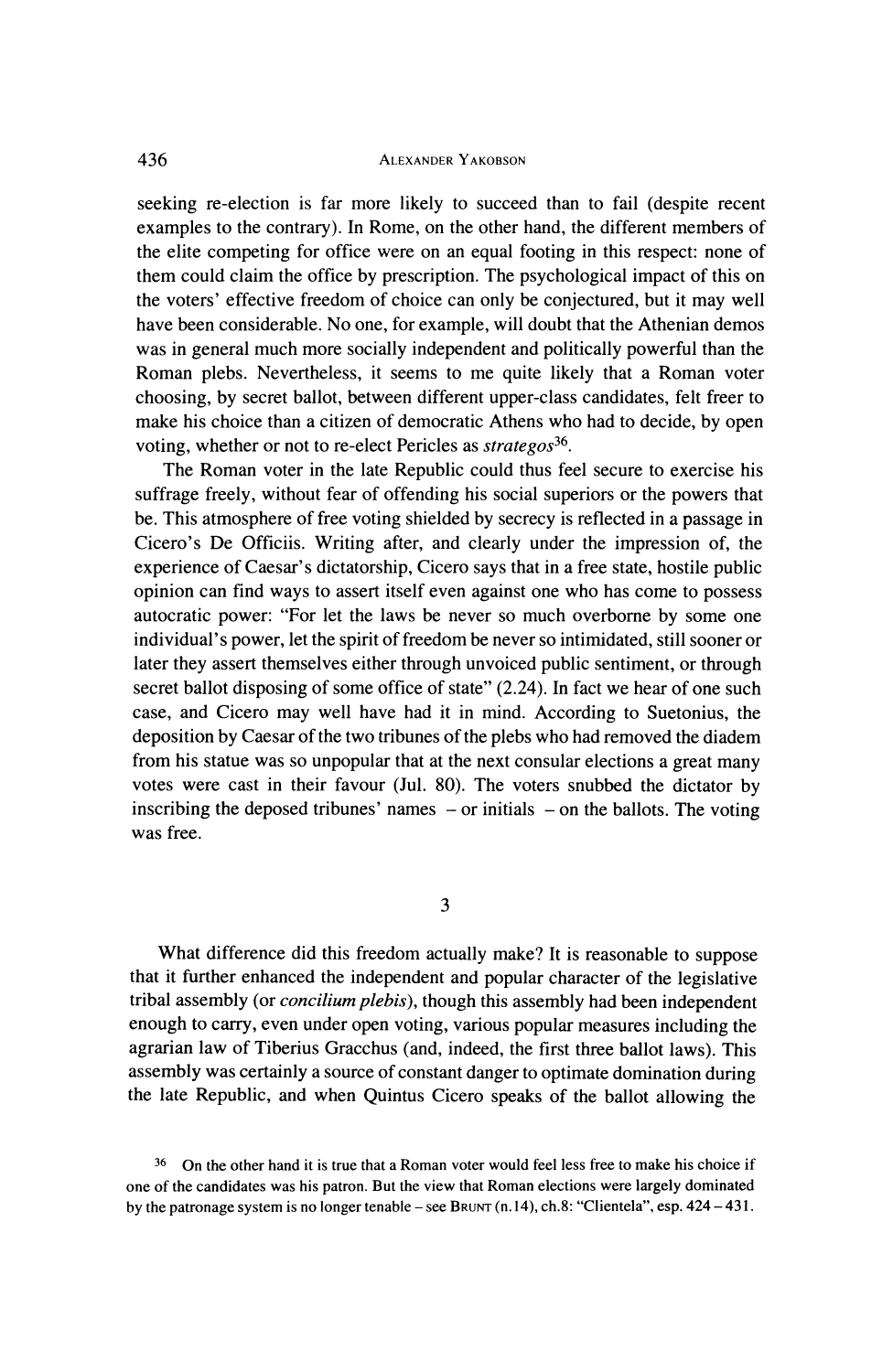**people to conceal vitiosum suffragium from the boni (Leg. 3.34), he is probably thinking chiefly of popular legislation.** 

**As for elections, it is quite true that the ballot did not weaken the nobles' hold on the elected offices of state37. This, however, does not at all prove that the ballot had no democratic impact, in the limited sense in which this term can be applied to Roman politics. The ballot served precisely its avowed purpose: it enhanced the libertas of the people, that is to say their ability to choose freely, without pressure, between the different upper-class candidates. Reading the consular Fasti, a modern scholar sees that the success of the nobility in those elections was almost inevitable; he naturally tends to question the free and popular character of the elections which produced such results. But however one accounts for the electoral**  successes of the Roman nobility as a whole<sup>38</sup>, the Roman nobility did not contest **elections - individual nobles did, competing mostly with each other. About an individual noble's victory in a particular election there was nothing inevitable, and it would scarcely console a defeated candidate, in his dolor repulsae (Caes. B.Civ. 1.4.), that the consular Fasti would not look any the less aristocratic for his defeat.**  A freer electorate, with no voter in any candidate's pocket (not even his clients)<sup>39</sup>, **meant a fiercer competition between the candidates for the citizens' votes. Greater efforts had to be made by candidates, actual and prospective- that is to say, by the Roman political class - to please the electorate.** 

**Using the model of "electoral market" it can be said that the ballot, while leaving the identity of the buyers and the sellers unchanged, altered the balance between them by pushing up the price - in its various forms - that the members of the ruling class had to pay to the people for the offices that they sought. LINDERSKY describes the effect of the change: "If you do not immediately control the voters, you must pay for their support. This can be done in two ways: by means of legislation appealing to special interest groups or directly by handing out money and gifts... But perhaps the most important event in the spread of ambitus was the one that was hailed as the dawn of popular liberty: the introduction of written and** 

**37 Cf. MEIER (n. 3), 129. MEIER argues that the ballot was of little moment until it was applied to legislative comitia; as for elections, no one could have imagined that the ballot would lead to the people "choosing different masters".** 

**38 This question cannot be discussed here at any length. But I believe that it is quite unnecessary to assume that the Roman electorate was both highly restricted and tightly controlled in order to account for the results of the elections which gave such a clear advantage to the nobility. Deference to nobility is widespread among the common people in many traditional societies (modern as well as ancient), and of course the Roman nobles had great wealth and were willing to invest it in gaining popularity and political advancement. Cf. WISEMAN (n. 2), 105 - 106 on the "conservatism and snobbery" of the Roman electorate (in the lower as well as in the upper strata); cf. K-J. HOLKESKAMP, Conquest, competition and consensus, Historia 42, 1993, 33.** 

**39 Under the secret ballot, a candidate could no longer be assured of his own clients' votes; this must have had its impact on the nature of patron-client relations in this period. The Roman ruling class had social as well as political reasons to oppose the ballot.**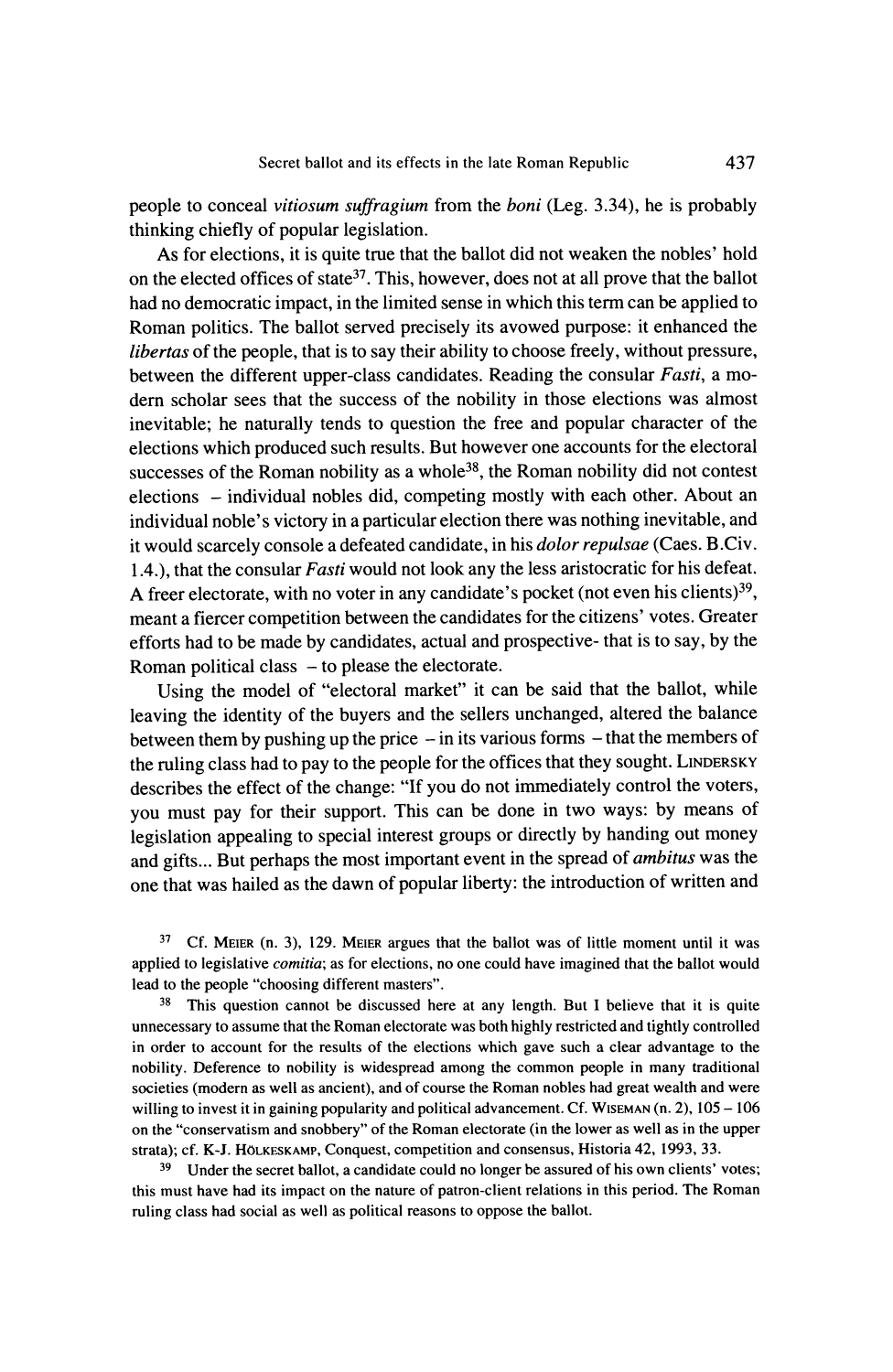hence secret ballot."<sup>40</sup> The first method - that of popular legislation, regularly given the name of *largitio* by Cicero<sup>41</sup> – was practised by the *populares* and **opposed by most of the ruling class, which resented this unfair competition,**  injurious to the system as a whole<sup>42</sup>. But the ruling class was not, in the period **under discussion, strong and united enough to prevent its individual members from using this method for their political advancement. The second one, widely practised by populares and optimates alike, was the bribing of the populace by actual or prospective candidates through private largitiones, with a view to gaining electoral advantage.** 

**The change in the relations between the voters and the candidates brought by the secret ballot is reflected in an instructive passage by Cicero: "... the people cherishes its privileges of voting by ballot, which allows a man to wear a smooth brow while it cloaks the secrets of his heart, and leaves him free to act as he chooses, while he gives any promise he may be asked to give". (Planc. 16)** 

**The encounter between the voter and the candidate (or his agents) described here is certainly of a very different nature from that envisaged in Cicero's proposal in the De Legibus, under which a voter could be asked to show his ballot "optimo cuique ". The secret ballot allowed the voter to take bribes from the**  different candidates and then be free to vote the way he liked<sup>43</sup>. The voters would **no doubt often reward "the highest bidder", though it should not be assumed that this was the sole consideration that determined their choice (cf. Com.Pet. 56). The voter could not be held to his promise, or penalized for failure to keep it; nor could he be asked - or pressured - to vote for a candidate upon a promise (which might not eventually be kept44) to pay him later, but he had to be paid, in advance, a sum large enough to compete with the bribes likely to be offered by the other candida-**

**40 LINDERSKY (n. 2), 89 - 90; 91. See. ibid. 92 on the probable connection between the ballot laws and the establishment of the permanent quaestio de ambitu.** 

**<sup>41</sup>See, e.g. Leg. Agr. passim. The same applies, by extension, even to popular laws not conferring any material benefits: Rep. 4.2. Even Cicero's willingness to concede the ballot to the people is a largitio: libertatem istam largior populo (Leg. 3.38). Such use of the term is not confined to Cicero - cf. ORF 144 n. 6; 145 n. 7; Flor. 2.17,6; Sall. Cat. 38,1.0; cf. Liv. 2.41,1-4.** 

**<sup>42</sup>Cf. A. LINTOTr, Electoral bribery in the Roman Republic, J.R.St. 80, 1990, 14 on the hostility of the ruling class to "the supreme and massive form of largitio, as judged by Roman optimate standards - legislation on behalf of the welfare of the plebs".** 

**43 The 1872 Ballot Act in Britain is said to have produced similar results. In 1882 a Conservative M.P. complained that "the Ballot Act had promoted that most un-English practice of taking bribes from both sides, or voting against the side from which a bribe had been accepted" -O'LEARY (n. 17), 165.** 

**44 Breaking his promises in this matter would hardly be rational for someone who expected to face the electorate again, but some of those who had been elected to the highest office they could realistically expect to reach might be tempted to behave in this way. Whether he was trying to put pressure on the voters or to bribe them, the candidate was in a stronger position vis-a-vis the voters when the voting was open.**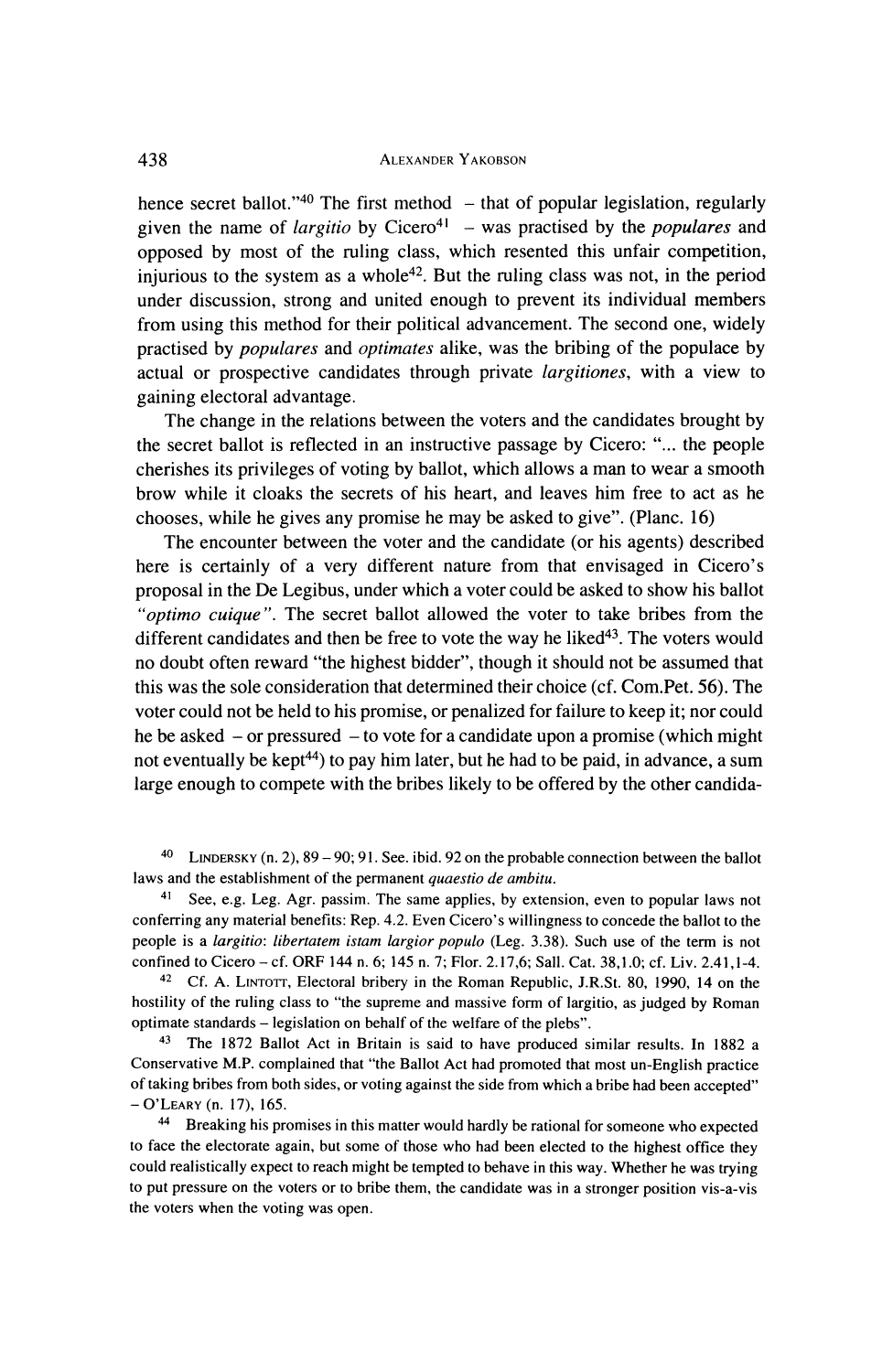**tes (cf. Suet. Jul. 19). Moreover, since the candidate had to pay potential voters rather then those who had actually voted for him, he might, if he did not wish to take chances, have to pay many of those who would not eventually turn up to cast their vote. Experienced bribery-agents might know their tribules well enough to channel the bribes to those most likely to vote, but there must have been many voters whose eventual attendance or failure to attend could not be predicted with certainty. We are told that Milo, in the course of his canvassing for the consulate in 52, openly presented each voter in the tribes with 1000 asses (Asc. 33 C). We cannot know how many people received Milo's bribes, and he certainly could not have bribed every single member of the tribes in question. But it is quite likely that this sum was received by many of those who would not eventually have taken part in the elections (or if they had, would not have voted for Milo). Quintus Cicero's complaint in De Legibus that the ballot laws had destroyed the influence of the optimates (3.34) is surely exaggerated, but they must have bankrupted a good**  many of them<sup>45</sup>.

**While the vote of an individual citizen who had received a bribe would remain protected by secrecy and could not be controlled, a candidate was in a stronger position vis-a-vis the voting units which had the results of their vote published, and which, in the late Republic, were regularly bribed with the help of the tribal bribery-agents, the divisores. He could promise to pay a tribe, or a century, only after they had voted for him; members of this unit would then have an incentive to vote in a way that would not deny them the promised bribe. Indeed we hear of a**  case when a huge sum - as much as ten million sesterces - was promised by two consular candidates for the vote of the *centuria praerogativa*<sup>46</sup>. A law was **proposed in 61 to the effect that "any person promising money in a tribe shall not be punishable provided he does not pay it; but if he does, he shall be liable for HS 3000 to every tribe for life" - Cic. Att. 1.16,1347. A total exemption from punishment for someone who did not live up to his promise to pay a bribe hardly makes sense if the aim is to suppress bribery, for the mere promise of a bribe could certainly influence the voters' choice. It may not be too far-fetched to suggest that this proposal was an attempt by members of the political class to protect their interests in cases of a "breach of promise" on the voters' part. If a voting unit, having been promised a bribe, were to fail a candidate, he could at least withhold his money from it, and the whole proceeding would not be punishable.** 

**Nevertheless, the usual way to bribe voters was, clearly, to offer them money before the voting, rather than promise it to them "upon performance". This is** 

**45 Cf. Cic. Off. 2.54; Plut. Cic. 10. On electoral bribery and the problem of debt see M.F. FREDERIKSEN, Caesar, Cicero and the problem of debt, J.R.St. 56, 1966, 128ff.** 

**46 Cic. Q.Fr. 2.14,4 (in 54 BC): vet HS centiens constituunt in praerogativa pronuntiare. Cic. Planc. 45 (pronuntiasse, dividisse) and perhaps Suet. Jul. 19 (tantundem pollicendi) probably refer to similar promises.** 

**47 For a somewhat different reading and interpretation of the passage, which does not affect the main point, see LINToTr (n. 42), 8.**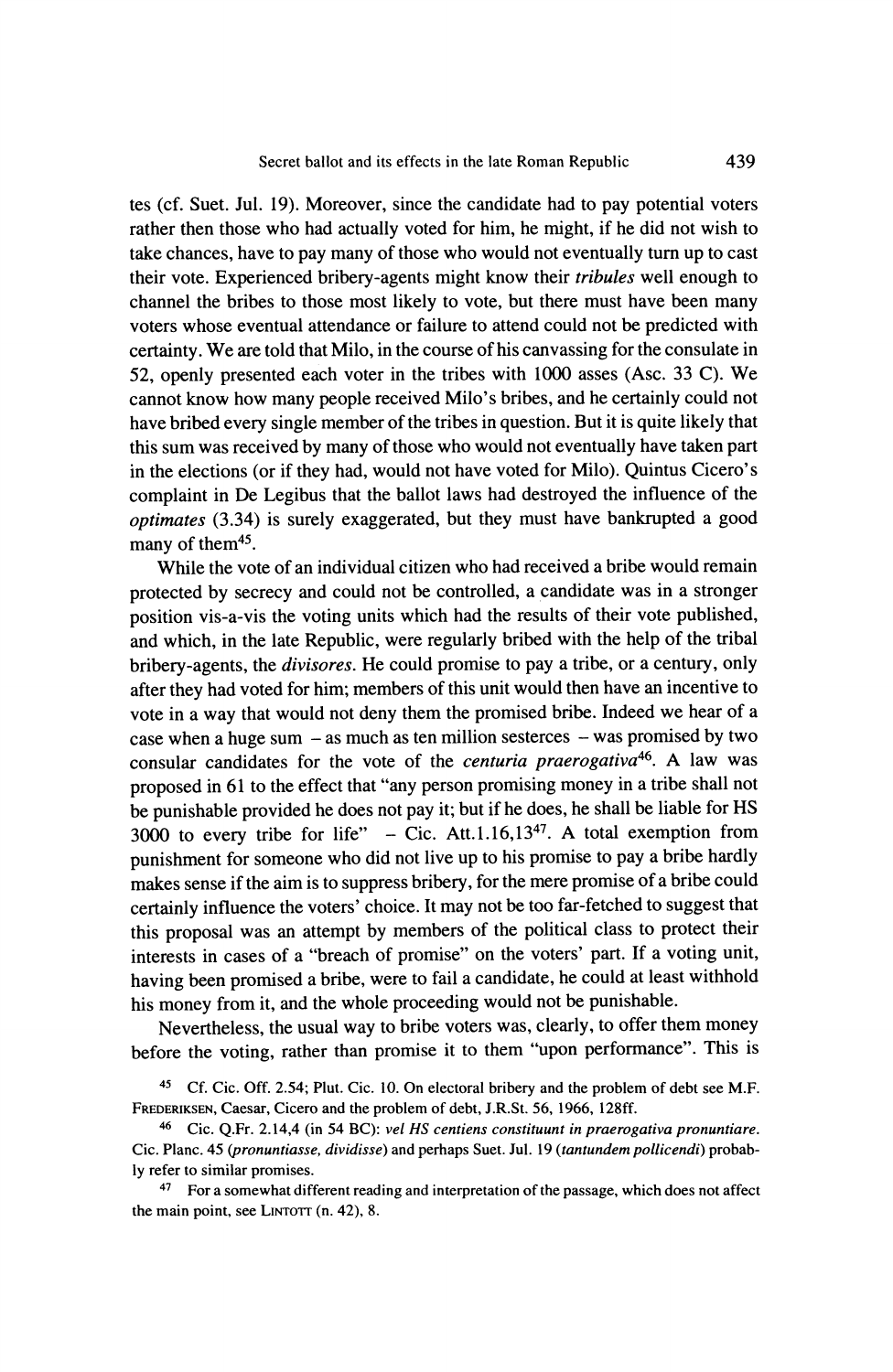**shown by Cicero's remark that the voters who are used to taking bribes are angry**  with the *candidates* whose money has not reached them (CIuent. 75; see below). **The non-monetary largitiones such as games and publics feasts, which played such an important part in late-republican electioneering, were regularly given before the voting. I would suggest that the main reason for this was the fierceness of the competition between the different candidates, which led them to bid for the people's votes, offering both higher prices and better terms. Moreover, the size of the Roman voting units and especially their heterogeneous character, which severely limited the possibilities of intimidation, will also have made it more difficult for the candidates, or the divisores acting on their behalf, to control their vote by threats to withhold payment, since the results of the voting published by tribes or centuries would not reveal how a particular local community or a neighbourhood had voted.** 

**Thus the candidates appear to have had little choice but to pump material**  resources into the electorate, both at large and tribe by tribe ("et passim et **tributim" - Com.Pet. 44) before the voting, sometimes long before the elections, in the hope of earning genuine gratitude and popularity. There is no reason to assume that the voters would generally prove ungrateful, for this would tend to discourage the candidates' generosity. But the voters' freedom of choice could not, as a rule, be curtailed by bribery, especially since a voter could accept largitiones (whether legal or illegal) from different candidates and would thus owe gratitude to all of them48. Moreover, the Roman voters got so used to being bribed that they apparently came to regard this as a right; they might wish to punish those who denied them their due rather than regard themselves as particu**larly indebted to those who did bribe them<sup>49</sup>. "Those who make a practice of **taking bribes at elections are usually the bitterest enemies of those candidates**  whose money they think has not been allowed to reach them" (Cic. Cluent. 75). **The overall impact of the secret ballot, and of the fiercer competition between candidates for the people's votes edgendered by it, on the bonds between upperclass candidates and their prospective voters was, clearly, that it made them less vertical and less exclusive. A passage in the Commentariolum Petitionis shows that prospective voters (salutatores, whom most descriptions of Roman society and politics would assume to have been the candidates' loyal clients) could openly "flirt" with different candidates during an electoral campaign (35).** 

**48 A similar liberating effect has been ascribed to the taking of bribes from the different candidates by voters in modern India: "Tempted by the cash offered by both sides... the voter often decided to accept money from whoever was willing to offer it. The acceptance of cash from both sides liberated the voter, as it were, from the obligation to vote for one or the other side because of money. The electorate had certainly come of age in the art of using the secret vote." - A. H. SOMJEE, The democratic process in a developing society, New York 1979, 118.** 

**49 "Bribery had become institutionalized, the money disbursed an expected pay-off rather than a piece of voluntary, if calculated, generosity" - LINTOTT (n. 42), 4. Cf. O'LEARY (n. 17), 166.**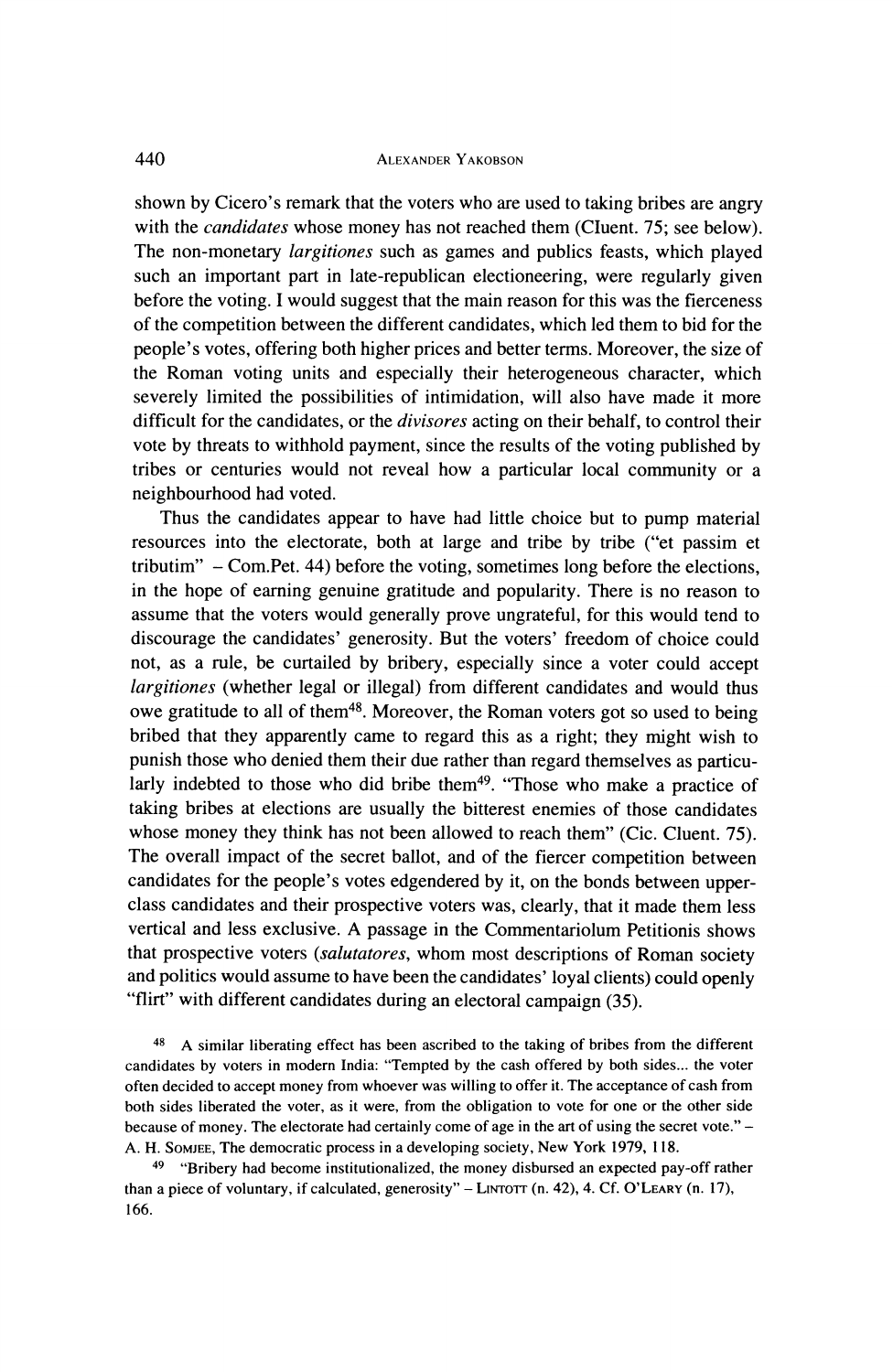**Modern scholars are apt to regard electoral bribery as inconsistent with true freedom of choice50. But of course bribery was just as "competitive" as any other aspect of Roman (and particularly late-republican) electioneering. A voter, bribed twice or thrice over, would still retain his psychological freedom of choice, while the secret ballot shielded him from pressures and intimidation. How massive bribery could coexist with effective freedom of choice in late-republican elections is shown by a story told by Cicero in his first speech against Verres. Cicero claims that during his canvass for the aedileship of 71 "a great sum of money was fighting against" him (24); ten baskets of Sicilian money (22) were transferred by Verres to the divisores in an attempt to ensure Cicero's defeat at the polls. Some of the divisores had, when approached by Verres, expressed their doubts as to the chances of success in this case (23). Cicero was in fact elected, despite the attempt to prevent his election by massive bribery. The ten Sicilian baskets were defeated; but there is no reason to assume that they were rejected by the voters. It is far more likely that many voters took the money and then voted for Cicero.** 

**While increased electoral bribery was clearly the result of the introduction of the ballot, the avowed intention of those who had favoured this measure seems to have been exactly the opposite: they apparently claimed that it would help to suppress bribery. Thus Cicero comments on the measures designed to insure the effective secrecy of the voting: "if such provisions as these are made to interfere with the buying of votes (quae si opposita sunt ambitiosis), as they usually are, I do not criticize them; but if laws have never actually prevented bribery (ne sit ambitus), then let the people have their ballot... with the provision that these ballots are to be shown... to any of our best citizens.."(3.39). Indeed it could have been plausibly argued that secret ballot would defeat bribery by rendering it unprofitable: the candidates would be reluctant to pay for a product the eventual delivery of which was doubtful51. In fact there were two possible ways in which members of the Roman political class could react to the laws which deprived them of their ability to monitor and control the voting of those whom they had bribed: they could either abandon bribery altogether, or greatly increase it, in the hope of earning genuine gratitude. It is clear that they chose the second way. This choice was evidently imposed on them, to a large extent, by the competition within the ruling class. It would certainly have served the common interest of the ruling class to close ranks in a kind of "restraint of trade" and desist from bribery, or at least severely limit it. But this would have required a level of cohesion and internal discipline which was clearly lacking in the late-republican ruling class, and of** 

## **50 See, e.g., HALL (n. 3), 199.**

**51 Cf. LiNTorr (n. 47), 7. Similarly, in Britain it was argued that electoral corruption would be curbed by secret voting, but the introduction of the ballot only increased bribery - O'LEARY (n. 17), 155ff. Later, with the advent of organised party politics, bribery decreased; "as traditionalists complained, it was replaced by buying votes with promises and progammes - the equivalent of**  Roman protests against the [legislative] largitiones by the populares" - LINTOTT ibid. 13; see on **this O'LEARY, ibid. 183.**